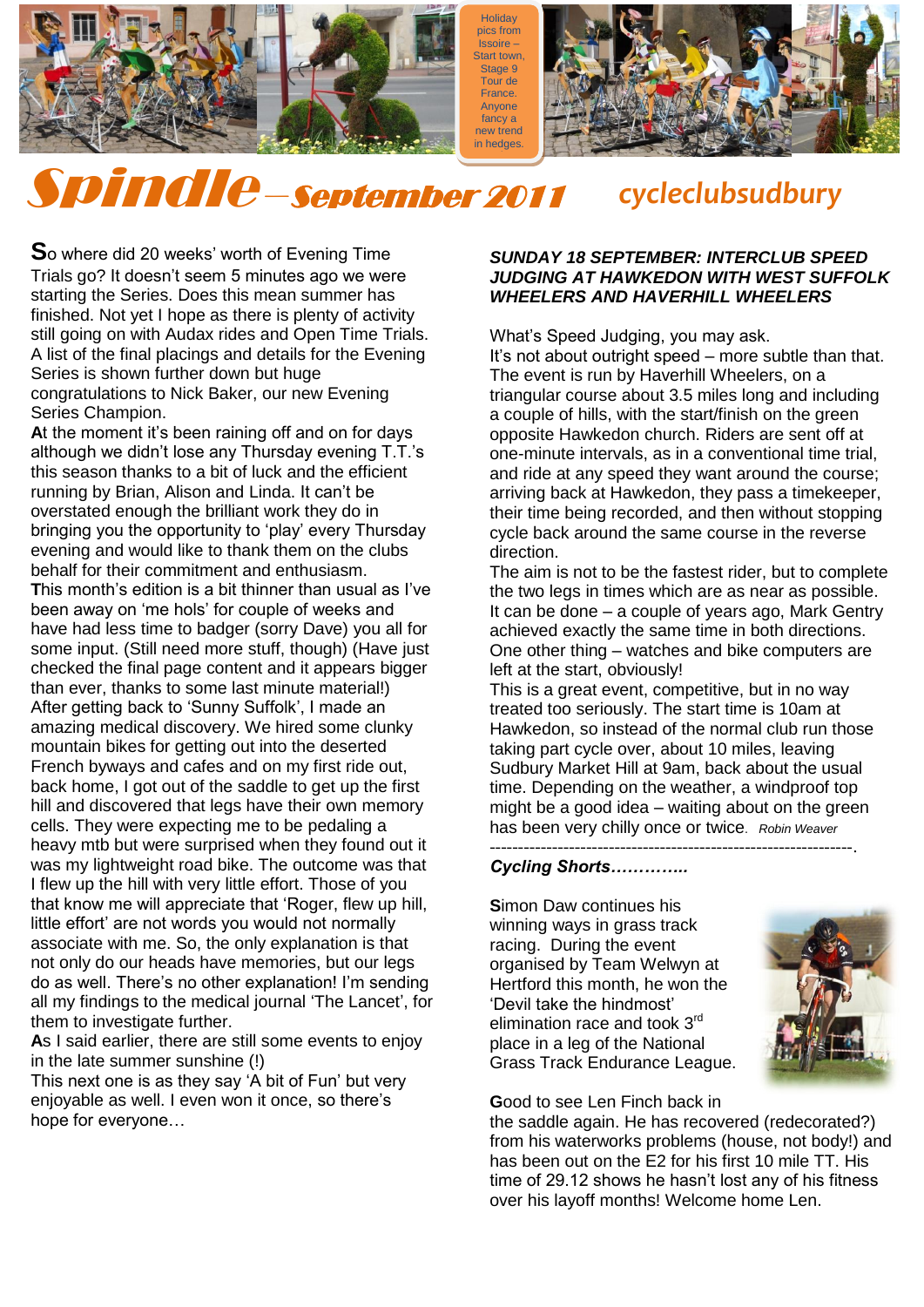**A**nother member who has quickly returned to the Time Trial scene is our recently traumatised Barbara Law. She has been out on the Open Time Trial roads despite being less than fit from her injuries, in a bid to get ready for the Age Related World Duathlon Championships in northern Spain. We wish her well and hope she brings back a medal which she richly deserves.

It's also good to report that Barbara's other half, Terry, is back on the bike and I had the opportunity to ride out with him recently for a "gentle" 25 mile ride. He seemed to be going ok and even beat me up one of the hills, which is not very difficult to achieve. He hopes to be back to full fitness, after his "summer break", ready for next year"s TT season.

**M**embership secretary Robin Weaver tells me that he has just signed up our 100<sup>th</sup> member, Matthew Baker to the club!

Recent new members include:- *Denise Leeder, Great Cornard David Scott, Clare Mark Hanley, Boxford Alex Flinn, Glemsford Jody Downs, Great Cornard Matthew Baker, Newton Green*. Welcome to you all…………………………………….

**I**f any member would like a copy of the 2012 CTT Open Time Trial Handbook, please give Stewart Kirk an email on.... [stewartkirk@melaviation.co.uk](mailto:stewartkirk@melaviation.co.uk) -----------------------------------------------------------------

#### *CCS HANDBOOK*

Work will soon be starting on next year"s Club Handbook.

If you work for, or run a company that might like a full page advert in this super quality publication (cost about £50), please contact Dave Fenn

Dave Fenn (e mail [dr.fenn@tiscali.co.uk\)](mailto:dr.fenn@tiscali.co.uk)

or Robin Weaver(e mail [robinandpam@tiscali.co.uk\)](mailto:robinandpam@tiscali.co.uk). If you"ve got any ideas for things you"d like to see in the Handbook that aren"t in this year"s edition, please contact Robin Weaver (e mail as above) or Roger Rush (e mail [rushr23@aol.com](mailto:rushr23@aol.com)*). Robin*

-----------------------------------------------------------------

| <b>Cycle Club Sudbury Clothing Stock List</b><br>@17/08/2011 |        |                |        |  |                                |  |  |  |  |
|--------------------------------------------------------------|--------|----------------|--------|--|--------------------------------|--|--|--|--|
|                                                              | s      | м              |        |  | L XL XXL                       |  |  |  |  |
| Short sleeve road Jersey<br>Long sleeve road jersey          | 4<br>4 | 3 <sup>1</sup> |        |  | 4 3 1 2 £40.00<br>1 2 2 £43.00 |  |  |  |  |
| Sleeveless road jersey<br>Lightweight windtex -              |        | 2              |        |  | £38.00                         |  |  |  |  |
| training top<br>Gilet                                        |        | 2<br>3         | -1     |  | £52.00<br>£34.00               |  |  |  |  |
| Ultra packable -<br>windproof top                            |        | 3              | 5      |  | £44.00                         |  |  |  |  |
| <b>Bib shorts</b>                                            |        | 1              |        |  | £45.00                         |  |  |  |  |
| 3⁄4 Lycra bib nickers<br>3⁄4 Thermal bib nickers             |        | 1<br>3         | 3<br>2 |  | £44.00<br>£44.00               |  |  |  |  |
| <b>Biblongs</b><br>Lycra arm warmers                         |        | 2<br>2         |        |  | £44.00<br>£17.00               |  |  |  |  |
| Thermal arm warmers<br>Premium skin suits to order only      |        | 1              |        |  | £20.00<br>£68.00               |  |  |  |  |

This stock is available from Colin Dales, our clothing secretary, on a first come, first served basis; e-mail; [colindales@hotmail.co.uk.](javascript:void(0);)

A new order is about to be placed with our supplier. If the items you want are not currently in stock, could you please e-mail Colin with what you want, including size, BY 9 SEPTEMBER AT THE LATEST, so that he has an idea of what to order. The bigger the order, the greater the suppliers discount. These items should be available in mid-December.

------------------------------------------------------------------

### *My Cycling Life - Part 2, Beginning Racing 1980/81 By Viv Marsh*

Peter Bloomfield and Harold Raymond persuaded me that I ought to try my hand at road racing. I'm not really sure where their faith was laid – I"d been only slightly above average at the club 10s. By summer 1980, aged 14, I"d improved my 10-mile TT time to 26:34, which I was pretty pleased with as a touring only boy but was a long way off Steve Howe's 23:20 and Guy Palmer"s 24:30 on the same Leavenheath course. Maybe it was from some spirited riding in club runs that often used to develop into fully-fledged chain gangs. In those days nothing was open on a Sunday so there were very few cars about and the roads belonged to us cyclists.. Even the 'A' roads were fair game. We"d often have echelons stretching from kerb to kerb. As I remember it the camaraderie was superb.

Nevertheless the entry for my first road race was duly sent off. The Taylor"s Foundry RR at Haverhill in the late summer of 1980, was very nearly my last. The event was run by the now late Eddy Taylor, who's son Gerry was one of the top national riders. I had stripped down my touring Claud Butler and got myself a CC Sudbury orange jersey, a BCF schoolboy racing licence, a pair of mitts and borrowed a helmet. They weren"t really helmets like you see today but if you wanted to race you had to wear one even though everyone hated them and they came off the instant you finished. Nobody wore

one through choice and never whilst training or time trialling. Accompanied by my parents and grandparents armed with



cameras, I lined up in the schoolboy race alongside everyone else. It was 16 laps of an industrial estate covering 10 miles in total. Everyone else seemed far more experienced than me and as soon as the flag dropped they all shot off round the first corner. I pressed on the pedals as hard as I could but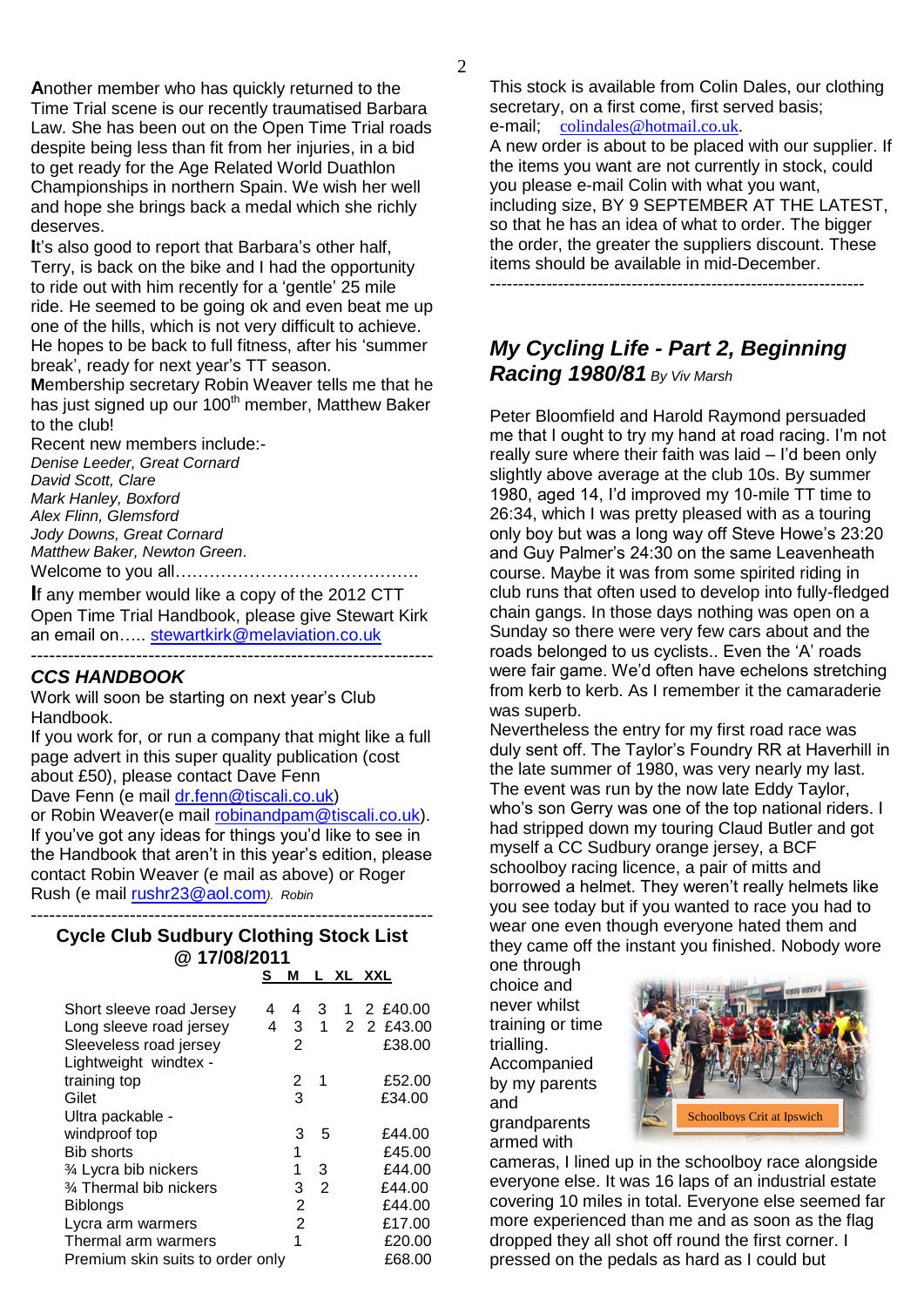immediately noticed that my back wheel had pulled over right at the start and was rubbing on the chain stay! Pumped with adrenaline and not much else I decided to press on with it rubbing. This, of course, slowed me down and was also damaging the tyre so after about a lap and a half I stopped to re-align the wheel.. I was allowed a 'lap out' and rejoined where I was when I'd stopped – but this was already well behind the bunch. I tried to get back on but was obviously achieving nothing and was lapped on the 13th lap before being pulled out before the finishing lap.

A rather inglorious start then. I was ready to give that up as a bad job but Kev Raymond persuaded me to come with him to race at Eastway the next month. Eastway was a purpose built cycle racing circuit in Stratford, which hosted races for all categories every weekend as well as mid-week for more local riders. London was a long way from Sudbury in those days but Kev"s parents, Harold and Pat, kindly offered to take me along. The racing at Eastway was a fantastic! I still got dropped – but not until near the end this time. As I recall we both managed to avoid being lapped so were thrilled to get our first finish placings.

So I was all fired up over the winter of 1980/81. We had some good successes in the end of season hill climb events and trained hard all winter. We rode the Sudbury reliability trial as well as ones at Bury, Ipswich and Colchester before returning to Eastway for the Becontree Criterium series of 3 races in February and March 1981. This was a steep learning curve but after the third week we were both starting to gain a bit of confidence and even got a few lowly placings. Rather strangely, one of the first races of the season after this was the East Anglian Divisional Championships at Watton in Norfolk, where I was as delighted as I was surprised to finish in the bronze medal position.

My mentors at this time were Gary Davies and Guy Palmer who were both 2nd Claim member of the club but raced for Haverhill Wheelers who were indisputably the strongest local racing club at the time. Fortunately we all lived in Sudbury or Cornard so regularly trained together and often attended the same race meetings. Though they were a few years older than me they were both excellent riders and achieved some notable wins in junior and senior races. Gary also worked at Colchester Cycle Stores so regularly had lots of shiny new bits to tease and entertain us with which he enjoyed doing endlessly.. A feature of racing in those days that has now fallen out of favour was the scrutineering bike check. This was a very stressful moment for us – racing on a pocket money and terrified of not being allowed to start. Apart from safety checks – tyres, brakes, steering etc., as schoolboys (now juveniles) we were restricted to a 78 inch top gear which related to 52x18 though I used a 46 tooth 'big' ring and ran a 16 up block thus rendering the small 40t chain-ring

virtually useless but I kept it anyway because it was cool to have 10 gears.

Apart from regular events at Eastway the season was also made up of various town centre Criteriums. Kev"s parents (being founding members of the club) were of course pleased that there was such a healthy interest amongst us youngsters and very kindly gave up their weekends to transport us all over East Anglia to take part in whatever races we wanted. I became adept at forging Kev"s signature so he unwittingly entered all the races I wanted to ride (which was all of them!). We rode over 20 races that season at Watton, Norwich, Ipswich, Crystal Palace, Bury, Sidcup, Aylsham, Redgrave, Haverhill, Pulham Market as well as 10 times at Eastway.

But it was racing at Eastway I loved most of all, and

in July I was lucky enough to win my first race there in the Finsbury Park CC meeting which turned out to be the club"s first win in an



open road race – an accolade, of which, I am still very proud. The entry fee was 40p – I think I won a tub (clinchers were unheard of then). Kev also came fourth in the same event. In August we returned to the Taylor"s Foundry race at Haverhill and this time I was 2nd, which was a marked improvement on a year before. In September I won again at Eastway, this time in the Whitewebb"s Autumn Criteriums. About this time CC Sudbury had at least half a dozen schoolboy and junior cyclist regularly taking part in open road races with Roger Webb and John Skinner being among the most regular to join Kevin and me. By now the club 10s had switched to Thursday nights. I"d already learnt that time trials weren"t my thing but I recorded a 24:47 in June "81 which was about my peak.

Harold did a deal with Colchester Cycles and (with a bit of parental persuasion on my part) we each (Harold, Kevin and I) acquired new Barry Chick frames. These were highly desirable 531 doublebutted frames (with 3 digit serial numbers) built by the resident Shorter Rochford frame maker from Potter"s Bar. Needless to say we were delighted with them. I still have mine and regularly ride it as a fixie in the winter months. I don"t recall what we paid for them but it was clearly a good buy – especially as my parents paid! Sadly my cherished Claud Butler that I"d taken such pride in saving for and building over such a long time barely made it 14 months before being relegated.

In August "81 Kevin and I were both fortunate to attend the National Youth Training Week – a residential course held (of course) at Eastway. This was a fantastic experience for us both. We lived and breathed racing cycling all day every day. From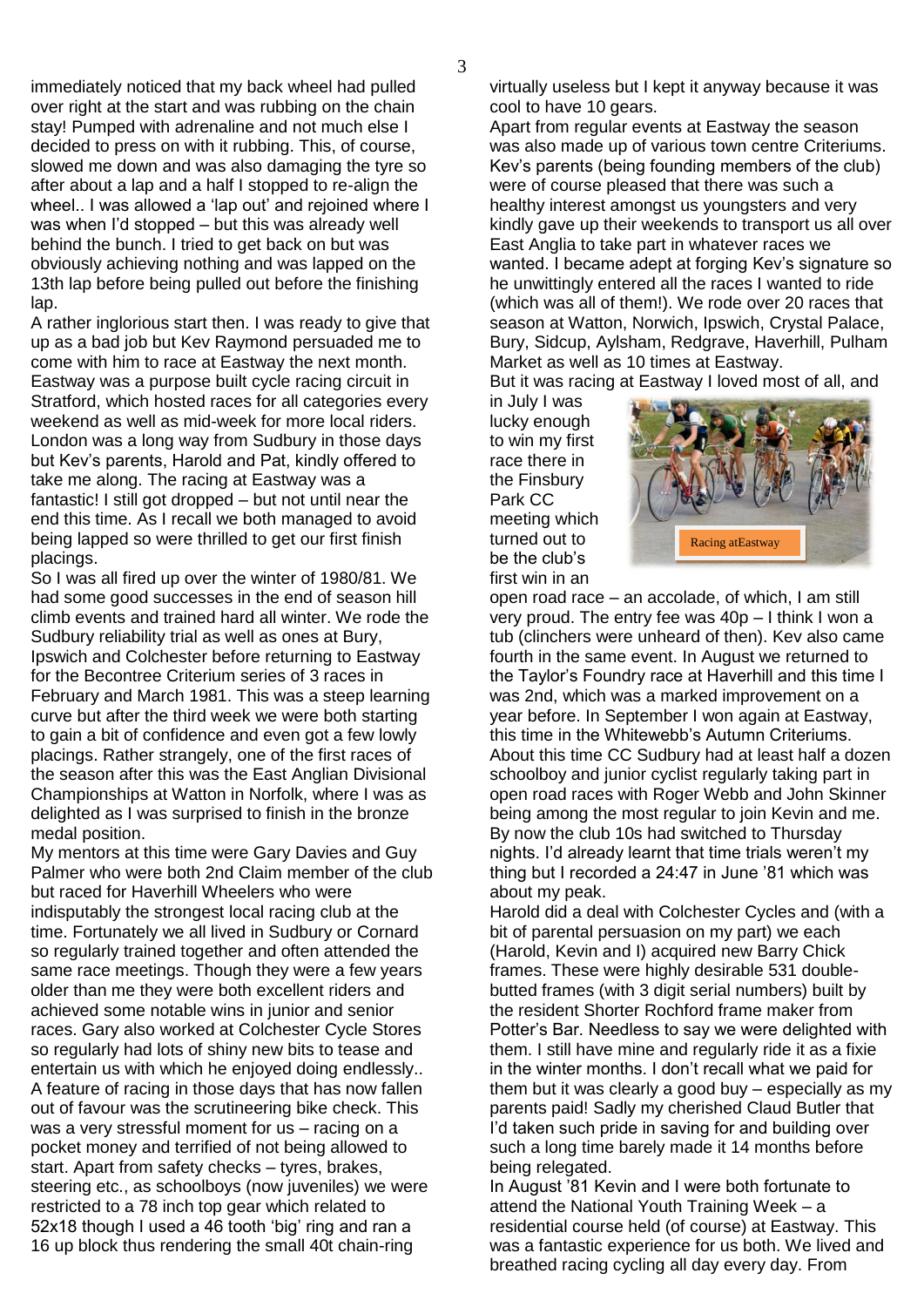jogging and exercising before breakfast, carefully controlled diet, lectures on racing, training, health and hygiene, cycling films in the evenings, to actual races on the circuit (in both directions) with and against forty or so other similarly enthusiastic 15/16 year olds from all over the UK.

Also we got the opportunity to ride at the Harlow open-air boarded track – now sadly gone. This was also something Kev and I felt we were good at and enjoyed very much but track racing wasn"t really an option for us in those days. Apart from grass track racing which we did regularly there was little opportunity to explore this discipline of the sport. The last trip to Eastway that year was for a special event sponsored and attended by the great Eddy Merckx. So he watched us race and I was honoured to shake him by the hand. Very sadly, Eastway was bulldozed in 2006 to make way for the 2012 Olympic developments and now looks unlikely to be replaced to its former glory despite assurances that the Olympic legacy would be worthwhile in the long run. Kev and I returned for the last two races in 2006 but that"s another story.

The other thing that we were quite good at was crashing. By its very nature, schoolboy racing was always close, fast and sprinkled with many differing expectations and abilities. Mix this in with liberal doses of over-enthusiasm and "don"t give a damn" mentality and we were often on our bums nursing grazed elbows and knees and dragging wounded bikes back to the pits.

Fortunately we were never hurt too badly and this certainly did nothing to dampen our enthusiasm. 1981 had been an excellent and most memorable year cementing my love of cycling forever. In 1982 we would be Juniors (16 to 18) – things could only get better… --------------------------------------------------------------------------

**With November just round the corner-ish, it's not too** early to enter our club Hill Climb. Please note the road closure details we have secured for the event!! **11am, SUNDAY 6 NOVEMBER: CCS HILL CLIMB**

Our very own Open Hill Climb, incorporating the East District Cycle Association Championship. This year *we've arranged for the road to be officially* 

*closed*, so no horse boxes slowing people up! Held on Watson"s Hill, from the B1115 Hadleigh to Bildeston road at Semer Bridge up towards the Hollowtrees farm shop.

Semer Village Hall on the Hadleigh to Bildeston road is used as the Headquarters for this event. Refreshments are available on the day.

A link to event details and entry form is on the website homepage, and course details under 'Events', 'Hill Climb'.

Entry forms to be sent to Andrew Hoppit, 9 Aubrey Drive, Sudbury, CO10 1PY,

by 22 October. Entry fee £7, cheques payable to *A. Hoppit*

## *A Non Audax Mann goes Bottle Washing in Norfolk!*

Feeling out of sorts early in the year, I decided to give Audax a miss in the hope of coming back refreshed for the next season. Thus released from the weekly (sometimes daily) grind of piling up the miles, I was able to volunteer to help on the Seething 600k Audax and see things from a different perspective. Here are my recollections of that weekend.

Friday dawned clear and bright. The dog knew something was happening and stuck close during our 7:00am walk. By 8:00am the clear blue sky was dotted by fluffy white clouds, an omen perhaps? Left home at 8:30am for organiser Keith Harrison's house in Hellesdon, Norwich where we loaded my motorhome and Keith's car and caravan with enough food to feed an army. I drew the short straw in the guise of 3 large bags of chopped onions – cue tears all round the Norwich ring road! I lost Keith at the first traffic lights and followed the wrong caravan, luckily it was going the right way.

Arrived at Seething Village Hall at midday, unloaded and prepared the hall, worked out how to put on the heating and boiler, etc.

Went to Morrison"s supermarket in Norwich with Keith, who bought in bulk and with such military precision that I swear we were out in 10 minutes flat with 2 trolleys full with bread, meat, milk, salad, etc. By 6:00pm the hall was filling with riders and plenty of lively banter as old friends met. Soon there was a table with CCS riders Dave Fenn, Viv Marsh, Steve Barnes and Deniece Davidson, plus honorary members Mick Bates and Malcolm Howlett. David regaled us with his badger slaying antics and Viv

refused to venture out into the pouring rain to put up his tent. I was kept busy pouring tea. By 9:00pm it had stopped raining. Viv went out and after a while I went out to



check out the variety of tents as favoured by selfsufficient cycle tourists. There were some grotty, well-used ones, some obviously new, probably bought for the occasion, most simple, easy to erect

jobs, and then there was a veritable bungalow of a tent, taking up ½ an acre, whose owner emerged grinning, holding a huge mallet – none other than Viv,



declaring it as only his third largest tent ! Bed by 10:30pm and up again by 5:00am to see off the riders at 6:00am. 54 riders started out, everyone spinning effortlessly in the drizzle except Steve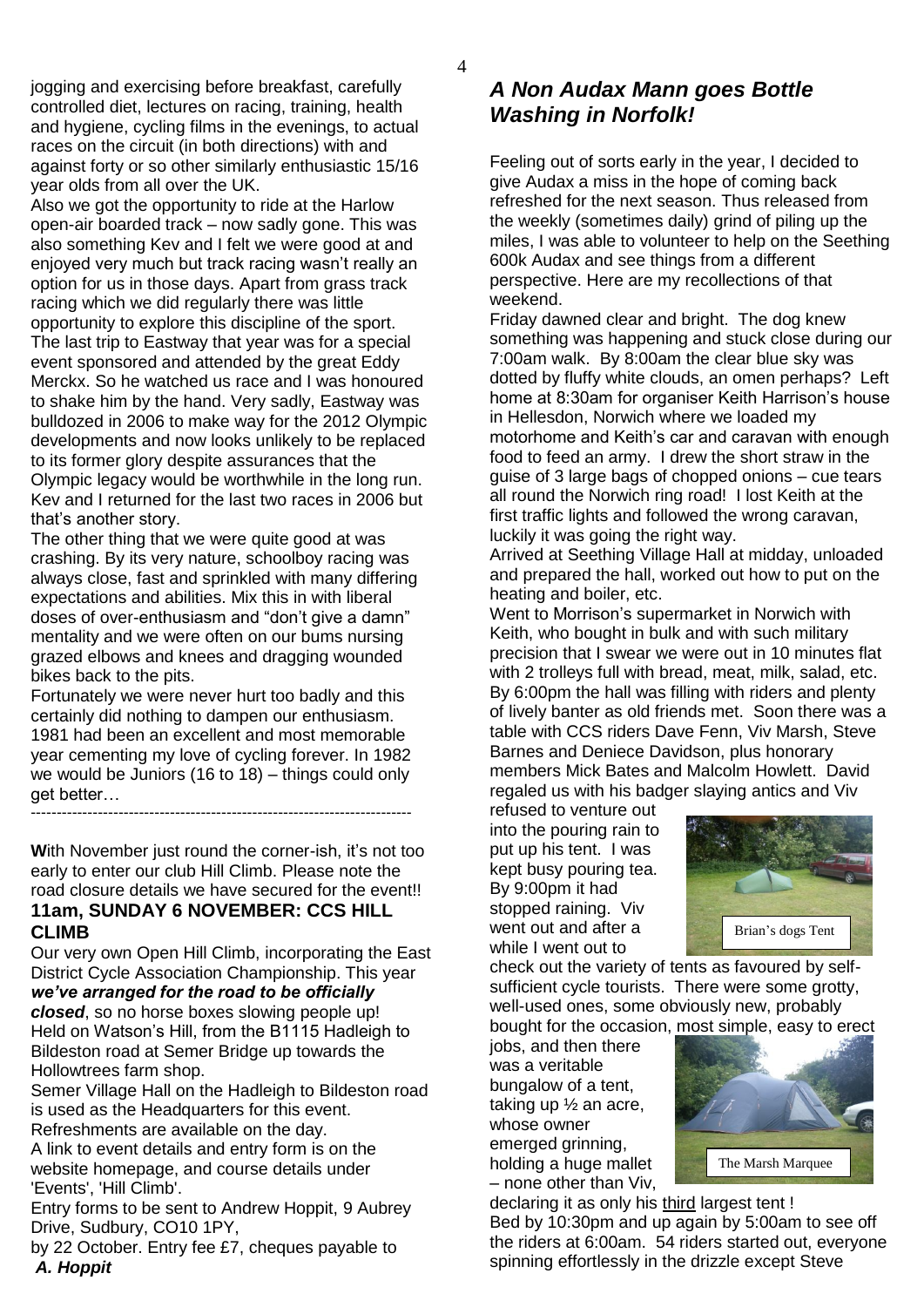Abrahams who had ridden to the start from Milton Keynes on his fully loaded fixed wheel bike (it took both hands and a lot of effort to lift it). Steve was riding 53 x 15 and his legs went round once while it appeared everyone else"s went round 3 times ! Did some washing up, then went by car with Chris Smith to man the first checkpoint at Crowfield. Riders came through telling us of the number of punctures en-route, obviously caused by last nights heavy rain washing flints into the road. Ed Nevard's lady friend Jane was feeling out of sorts, so wisely decided to pack up and return to Seething with us. Kept the checkpoint open for the full time because one rider was missing. He later turned up back at Seething, having suffered 4 punctures and a badly split tyre. Bad luck for a rider who needed this 600k ride to qualify for the Paris-Brest-Paris ride later this year.

There was a 100k ride from Seething and at 1:00pm I spent some time booking in riders returning from that, then off again in the car with Chris to Swaffham to run the checkpoint for riders who will have covered 250k when they reach us.

The checkpoint is at a garage where last year the manager was reluctant to allow access to the premises, this year all is well and the manager couldn"t be more helpful, must be my negotiating skills!

The field was by now well strung out, the first rider reached us at 4:42pm, the last (who had had to replace a broken spoke) at 9:10pm. All except three were in good spirits. One was Arabella Maude riding a sit up and beg bike converted to fixed. Arabella was feeling grotty and didn"t want any of the food we had on offer, preferring to sit for  $\frac{1}{4}$  an hour resting, then bravely pedaling back to Seething. Another was David Fenn, whose hands and wrist

were playing up after his badger bashing exploits – not good with 350k still to go.

The third was a newcomer showing the classic symptoms of a rider who didn"t want to leave the control – faffing about and discussing with all and sundry his options for tackling the latter stages, i.e. whether to sleep at Seething before the out and back leg to Garboldisham, or after. He worked out his likely average speed, how much sleep he would get, then made a decision and promptly changed his mind! After wasting the best part of an hour he left us, with Chris and I agreeing he was unlikely to finish the ride.

Eventually we were waiting for two riders – the one who had to replace his spoke and Malcolm Howlett (known to all as Scots Malcolm) who was reported by many riders as having been last seen asleep on a village green somewhere mid-afternoon and not seen since ! Awkward for us as we had to wait right up to control closing time in case he showed up or until HQ informed us officially he had packed. Luckily at 9:45pm we received a call to say Malcolm had reached Red Lodge Café out of time and had packed, so we could now return to base.

I checked the garage forecourt for riders litter (there was none) and thanked the manager for letting us use the premises, then Chris and I returned to Seething by 10:30pm.

Dave, Steve and Viv arrived, Dave announced his wrist was too painful to carry on. This was a bitter blow for him as his participation in the Paris-Brest-Paris ride hinged on the successful completion of at least one 600k ride and Seething was his only chance of this.

Steve and Viv left for Garboldisham, this is a straight forward easily navigated out and back 100k leg and most riders opted to do this, thus completing 400k before getting to bed for at best 4 hours sleep. Spent some time cleaning the hall and washing/drying dishes until midnight when Keith advised me to get to bed.

Woke at 5:30am Sunday to find Arabella"s bike outside with 6 broken spokes signaling the end of her ride. Steve and Viv appeared at 7:30am, breakfasted and made ready to leave by 8:00am, this was delayed by Viv finding he'd punctured overnight; they eventually left at 8:30am. Their route on a reasonably pleasant Sunday morning would now take them to Castle Acre, Wells Next the Sea, and back to Seething, via Wayford Bridge and the Reedham Ferry – 200k in all.

Sunday morning was spent cleaning the hall, preparing rolls, fetching extra provisions and putting the world to rights. Then at 1:45pm the first rider returned, looking remarkably fresh and pleased to be back before the bad weather forecast for later in the day. Half an hour later riders 2 & 3 appeared, they too were back in the dry, having recorded a riding time of 25 hours 14 minutes, excluding stops. By 5:00pm riders were returning in dribs and drabs, mostly complaining of the wind and rain which had hindered them for the last 30k. Then at 7:00pm the hall doors burst open to reveal 2 orange clad grins, relief on their faces that this particular ordeal was over. Yes, Viv and Steve had made it round with a good 3 hours to spare.

Spent the evening serving soup and teas to some very tired and wet riders, heroes all, who had probably averaged 28 hours in the saddle in conditions that worsened as the ride progressed. I got to bed by 11:30pm that night, up at 6:30am to breakfast with the dozen or so cyclists who had spent the night in the hall, loaded the left-over food and drink into Keith Harrison"s caravan, checked the playing field for cyclist"s litter (there was none), saw off the last of the cyclists including Steve Abrahams who had slept through breakfast and was heading home via Dereham and Red Lodge (food stops – Steve is renowned for his appetite) to Milton Keynes, making his total for the weekend 1,000k. Left for home myself at 9:00am and went straight to bed, surfacing briefly for tea then sleeping through to 6:00am the following morning, perhaps not as shattered as last year when I rode the event, but nearly.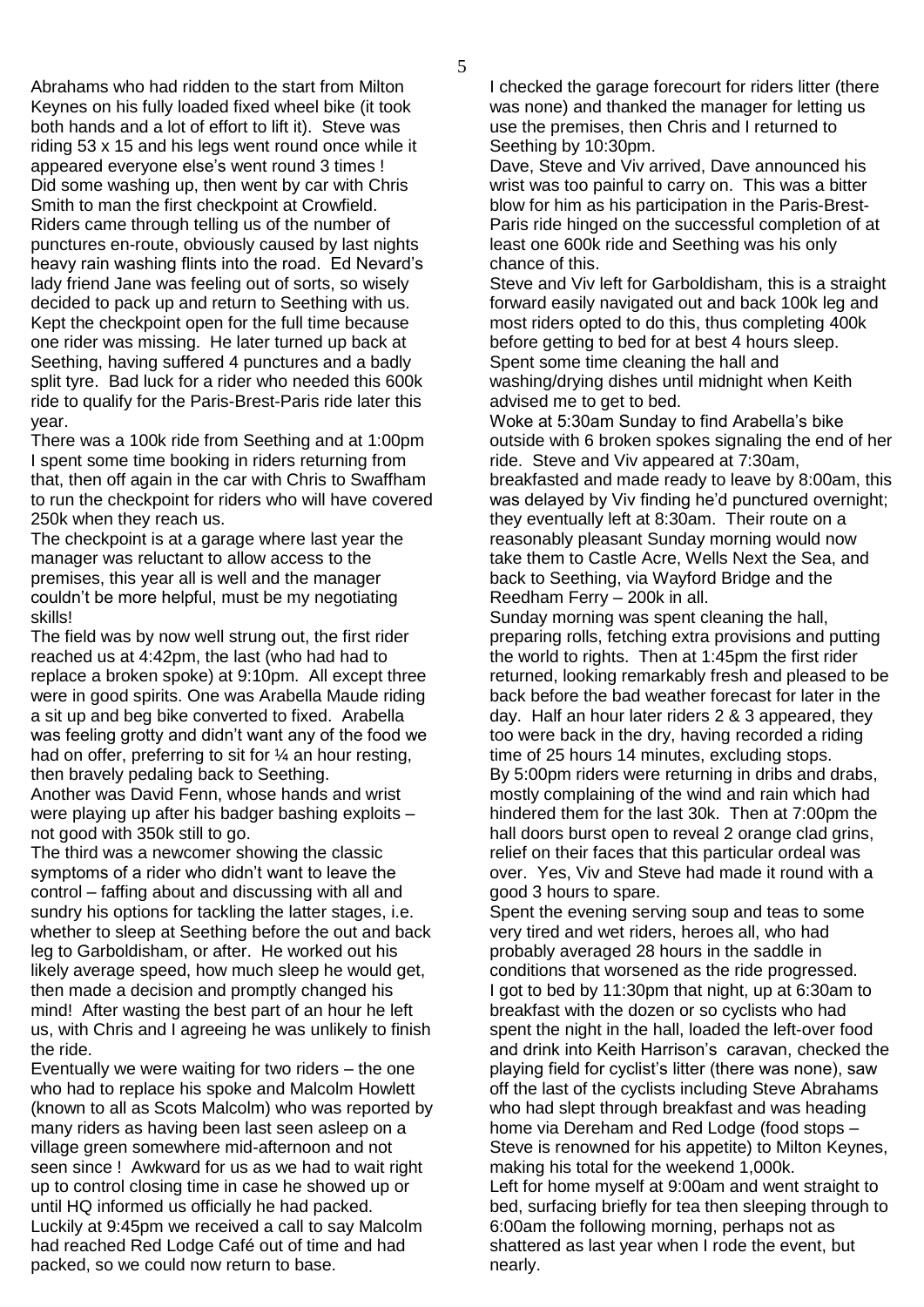6

Memories – the weight of Steve A's bike, how he rides it at all with fixed gearing of 53 x 15 I don"t know, but 1,000k on it for the weekend doesn"t bear thinking about.

Steve and Viv"s smiles when they came into the hall, tired wet and possibly a little relieved they had finished. It wasn"t long before Viv was contemplating next year"s challenge from Seething, only 400k this time but 1 big loop passing Long Melford with the club running the control.

David Fenn"s disappointment when he realised his injured hand was just too painful to continue beyond 300k depriving him of the chance to ride P.B.P – bloody badgers!

The number of riders who took the time to thank not only the organisers Keith & Sue but the lowly cooks and bottle-washers such as myself. Those thanks made it all worthwhile. *By Brian Mann*

--------------------------------------------------------------------

**T**he Olympic velodrome will host a high-profile test event when it stages a leg of the Track Cycling World Cup, 17-19 February 2012. You can pre-register for information on ticket sales on the LOCOG website at: [http://www.tickets.london2012.com](http://www.tickets.london2012.com/)

| C.C.S. Riders - Open T.T. Results - 2011/July |                                    |                    |               |             |                    |                  |  |  |  |
|-----------------------------------------------|------------------------------------|--------------------|---------------|-------------|--------------------|------------------|--|--|--|
| Date                                          | Event                              | Course             | Name          | <b>Dist</b> | Time               | <b>Notes</b>     |  |  |  |
| July 2nd                                      | ECCA - Shaftesbury CC - Newmarket  | E2/50C             | <b>B.Law</b>  | 50          | 02.34.21           | 74th PB          |  |  |  |
| July 3rd                                      | Norwich ABC - Attleborough         | B <sub>25</sub> /4 | J.Rush        | 25          | 56.09              | 19 <sub>th</sub> |  |  |  |
| July 3rd                                      | Norwich ABC - Attleborough         | B25/4              | D.Day         | 25          | 56.35              | 25th             |  |  |  |
| July 9th                                      | East London Velo - Newmarket       | E2/10              | D.Day         | 10          | 22.35              | 31st             |  |  |  |
| July 9th                                      | East London Velo - Newmarket       | E2/10              | J.Rush        | 10          | 23.37              | 44th             |  |  |  |
| July 10th                                     | Newmarket C & TC - Ashley          | <b>B36</b>         | S.Daw         | 21          | 52.18              | 7th              |  |  |  |
| July 23rd                                     | Team Cambridge CC - Newmarket      | E2/10              | R.Davies      | 10          | 21.55              | 47th             |  |  |  |
| July 24th                                     | Verulam CC - Tempsford             | F1/25              | D.Day         | 25          | 58.22              | 37th             |  |  |  |
| July 30th                                     | Victoria CC - Ugley                | E1/10A             | J.Weatherley  | 10.2        | 26.17              | 31st             |  |  |  |
| July 30th                                     | Sheffrec CC - Doncaster            | 025/11             | J.Rush        | 25          | 57.44              | 17 <sub>th</sub> |  |  |  |
| July 31st                                     | Colchester Rovers CC - Gt. Bromley | E22/47             | S.Daw         | 47          | 01.57.45           | 5th              |  |  |  |
| July 31st                                     | Colchester Rovers CC - Gt. Bromley | E22/47             | S.Kirk        | 47          | 02.09.47           | 16th             |  |  |  |
|                                               |                                    |                    |               |             |                    |                  |  |  |  |
|                                               | Fastest time to date $=$           |                    | * Club Record |             | PB - Personal Best |                  |  |  |  |

*The above result sheet may be missing some rider's events details that they have ridden. Can you all please check and let me know about any omissions. E-mailing your results to me would be even more helpful and would save me from trawling the CTT website every month……* ----------------------------------------------------------------------------------------------------------------------------------------

## *ECCA 3-Up Team Time Trial, Sunday October 16th 2011.*

We're hoping to get some teams into this event, which is held near Colchester. Wouldn"t it be great if we could get three, or even four, teams in? It should be easily possible given the numbers who have been riding evening time trials. Why waste all that summer fitness when there"s more good weather left this year? (Or should I say, "when there"s good weather left this year"?)

The event uses a course from Birch through Tiptree, Heybridge, Goldhanger, Tolleshunt D"Arcy and finishes near Layer de la Haye.

Rob, James and I rode it last year, and it's a great event.

I think it"s important that all three riders are evenly matched in team time trials; it"s hard to keep together, let alone share the work, if that"s not the case. There"s already been a fair amount of interest, and Roger and I are prepared to try to organise the teams, if people are happy with this. It would be good to try to organise some training sessions, though many of us (not least me) are short on time. The format might involve meeting up at Lavenham and riding the Acton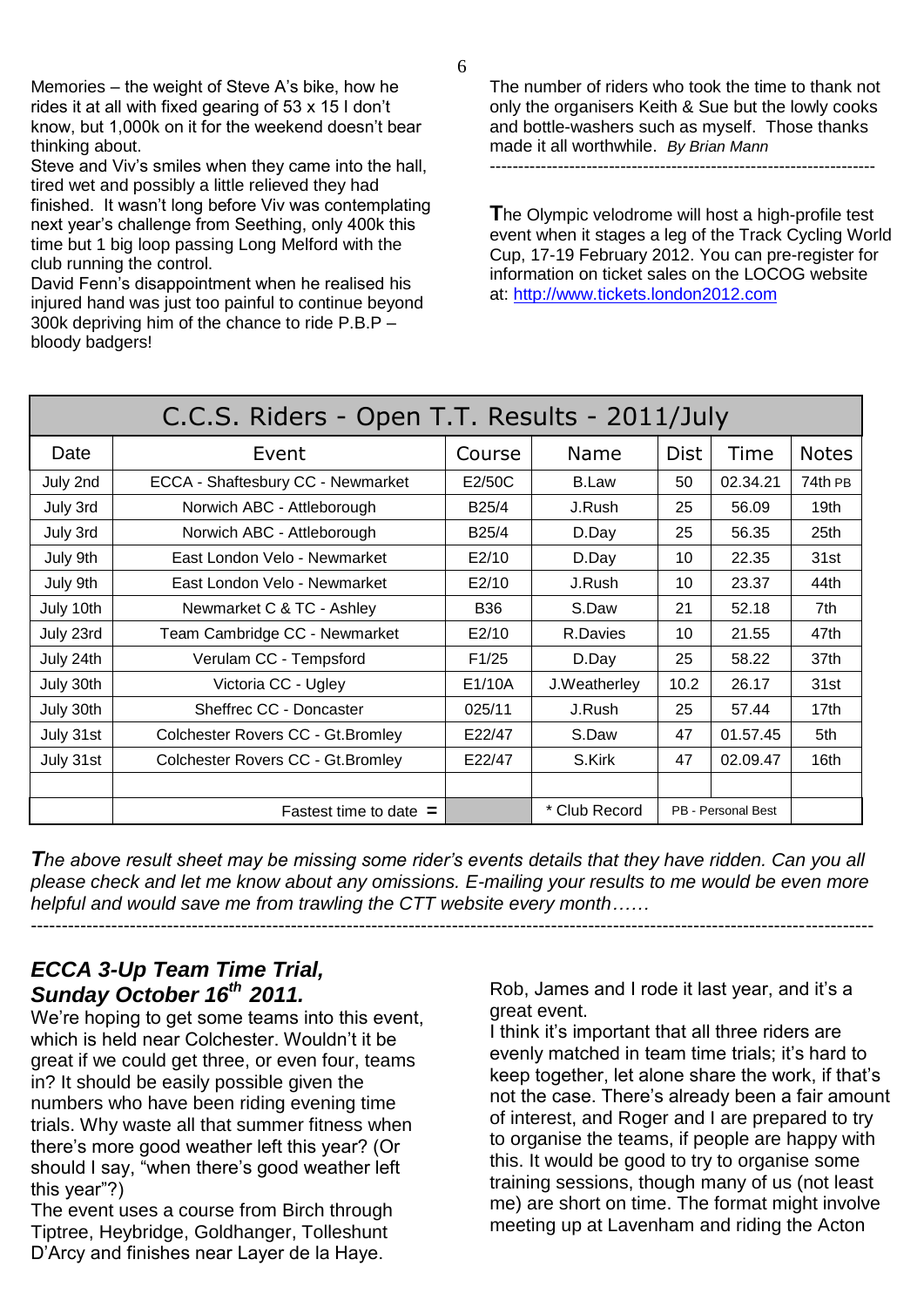Time trial course, possibly at weekends, possibly in the (very early...) evenings if we're quick off the mark.

If you"re interested in riding drop me an email at [simondaw@gmail.com.](mailto:simondaw@gmail.com) I'd propose organising

people into teams broadly according to performances in the hillier evening time trials. *Simon Daw*

# **The Final Thursday Evening Time Trial Results and the Points Positions***.*

-----------------------------------------------------------------------------------------------------------------------------------------

| CCS - Thursday Evening Points Series - 2011 |                  |                |                  |                                                  |                  |                   |                  |                                                                            |                      |                               |                  |                                                          |
|---------------------------------------------|------------------|----------------|------------------|--------------------------------------------------|------------------|-------------------|------------------|----------------------------------------------------------------------------|----------------------|-------------------------------|------------------|----------------------------------------------------------|
| Name                                        | Lav 10<br>Jun9th | B.E.<br>Jn16th | Lav 10<br>Jn23rd | B.E. June30th Incl<br>current points<br>position | Acton<br>July7th | H.Hilly<br>July14 | Lav 10<br>July21 | B.E<br>July28th<br>current<br>points pos<br>not<br>available at<br>present | H.Hilly<br>$4th$ Aug | Acton<br>11 <sup>th</sup> Aug | Lav 10<br>18thAg | $B.E.25th$ Aug<br>Including final<br>points<br>positions |
| *A.Anderson                                 |                  |                |                  |                                                  |                  |                   |                  |                                                                            |                      |                               |                  |                                                          |
| *R.Back                                     |                  |                | 27.29            |                                                  |                  |                   |                  |                                                                            |                      |                               |                  |                                                          |
| N.Baker                                     | 26.24            | 21.11          | 24.29            | 19.56/203pts                                     | 20.08            | 33.23             | 24.00            | 19.36                                                                      | 33.19                | 19.48                         | 24.02            | $-$ /822pts 1st                                          |
| M.Baker                                     |                  |                |                  |                                                  |                  |                   |                  |                                                                            |                      |                               | 27.55            | 22.21                                                    |
| *A.Barbooke                                 |                  |                | 24.45            |                                                  |                  |                   |                  |                                                                            |                      |                               |                  |                                                          |
| S.Barnes                                    |                  |                |                  | $-255$ pts                                       |                  |                   |                  |                                                                            |                      |                               |                  | $-265$ pts                                               |
| *S.Bowen                                    |                  |                |                  |                                                  |                  |                   |                  |                                                                            |                      |                               |                  |                                                          |
| *K.Brady                                    |                  |                |                  |                                                  |                  |                   |                  |                                                                            |                      |                               |                  |                                                          |
| <b>G.Buckles</b>                            |                  | 23.23          | 28.48            | 22.25/412pts                                     | 23.54            | 39.08             |                  | 23.02                                                                      | 40.28                | 23.35                         |                  | 23.50/649pts                                             |
| *S.Bursill                                  |                  |                |                  |                                                  |                  |                   |                  |                                                                            |                      |                               |                  |                                                          |
| R.Bush                                      | 35.38            |                |                  | $-216$ pts                                       |                  | 49.21             |                  |                                                                            |                      | 29.35                         | 36.11            | 28.19/570pts                                             |
| *C.Byford                                   |                  | 21.20          |                  |                                                  |                  |                   |                  |                                                                            |                      |                               |                  |                                                          |
| *B.Caisey                                   |                  |                |                  | 20.38                                            |                  |                   |                  |                                                                            |                      |                               |                  |                                                          |
| *S.Carson                                   | 26.59            | 22.06          | 26.47            | $-$ /97 $pts$                                    | 22.11            | 37.08             |                  |                                                                            | 37.47                | 22.36                         |                  | 22.02/208pts                                             |
| *R.Cary                                     |                  |                |                  |                                                  |                  |                   |                  |                                                                            |                      | 21.02                         |                  |                                                          |
| *S.Cary                                     |                  |                |                  |                                                  |                  |                   |                  |                                                                            |                      | 28.17                         |                  |                                                          |
| *S.Chatting                                 |                  |                |                  |                                                  |                  |                   |                  |                                                                            |                      | 20.42                         |                  |                                                          |
| *C.Cowen                                    | 30.52            | 25.02          | 31.55            | 23.29/183pts                                     | 25.39            |                   |                  |                                                                            |                      | 24.45                         |                  | 24.47/295pts                                             |
| J.Clinch                                    |                  |                |                  | $-20$ pts                                        |                  |                   |                  | 23.46                                                                      |                      |                               |                  | $-20$ pts                                                |
| *D.Davis                                    |                  |                | 26.42            |                                                  |                  |                   |                  |                                                                            | 32.51                |                               |                  |                                                          |
| R.Davies                                    |                  |                | 23.16            | 18.59/160pts                                     | 19.32            | 32.43             | 23.49            |                                                                            |                      |                               | 24.28            | 19.42/280pts                                             |
| S.Daw                                       | 23.22            | 19.21          | 23.39            | 19.13/288pts                                     | 19.20            |                   | 23.49            |                                                                            |                      | 19.31                         |                  | 18.57/395pts                                             |
| D.Day                                       |                  |                | 23.37            | 19.04/171pts                                     | 19.32            |                   | 25.28            |                                                                            |                      |                               |                  | 19.16/268pts                                             |
| J.Downs                                     |                  | 25.39          |                  | 23.38/20pts                                      |                  | 40.45             |                  |                                                                            |                      |                               |                  | 23.43/201pts                                             |
| A.Dyson                                     | 28.51            |                | 29.39            | $-224$ pts                                       | 23.47            | 38.39             | 30.38            |                                                                            |                      |                               |                  | 23.42/373pts                                             |
| A.Flinn                                     |                  |                |                  |                                                  |                  |                   | 30.03            | 24.11                                                                      | 39.47                |                               |                  | $-$ /30 $pts$                                            |
| L.Ford                                      |                  |                |                  |                                                  |                  |                   |                  |                                                                            |                      |                               |                  | 23.31                                                    |
| *D.Fuller                                   |                  |                |                  |                                                  |                  | 32.48             |                  | 18.51                                                                      |                      | 19.47                         |                  | 19.01                                                    |
| *M.Eastwood                                 |                  |                | 28.04            |                                                  |                  |                   |                  |                                                                            |                      |                               |                  |                                                          |
| *A.Elderfield                               |                  |                |                  |                                                  |                  | 35.59             | 27.33            | 20.34                                                                      |                      |                               |                  |                                                          |
| *M.Gale                                     |                  |                | 27.05            |                                                  |                  |                   |                  |                                                                            |                      |                               |                  |                                                          |
| *D.Gibson                                   |                  |                | 29.13            |                                                  |                  |                   |                  |                                                                            |                      |                               |                  |                                                          |
| *D.Giffin                                   |                  |                | 24.02            |                                                  |                  |                   |                  |                                                                            |                      |                               |                  |                                                          |
| *N.Grainge                                  |                  |                |                  |                                                  |                  |                   |                  |                                                                            |                      |                               |                  |                                                          |
| *C.Hall                                     |                  |                |                  | 26.44                                            | 27.23            |                   |                  | 26.22                                                                      |                      |                               |                  | 27.24                                                    |
| *P.Hall                                     |                  |                |                  |                                                  |                  |                   |                  |                                                                            |                      |                               |                  |                                                          |

7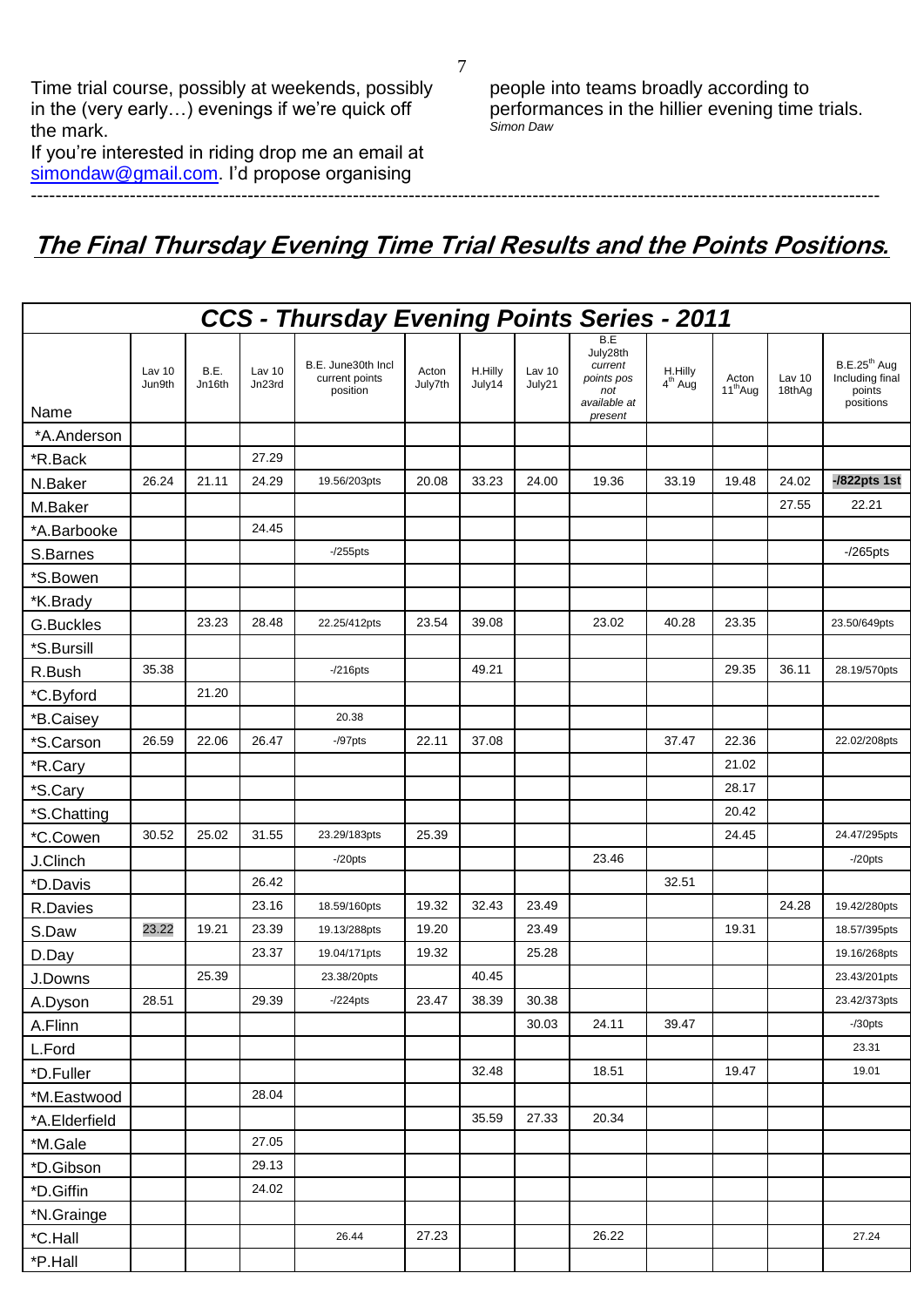|                |       |       |            |              |       | 8          |       |       |       |       |       |              |
|----------------|-------|-------|------------|--------------|-------|------------|-------|-------|-------|-------|-------|--------------|
| R.Harman       |       |       |            |              |       |            |       | 20.25 |       |       |       |              |
| C.Harris       |       |       | 31.21      | $-10$ pts    |       |            |       |       |       |       |       | $-10$ pts    |
| C.Hill         | 26.49 | 21.38 | 27.12      | 21.19/379pts |       | 36.32      | 26.54 | 21.11 |       |       |       | 21.29/471pts |
| *S.Hodson      |       |       | 25.16      |              |       |            |       |       |       |       |       |              |
| A.Hoppit       | 27.56 | 23.24 | 29.01      | $-237$ pts   | 23.13 | 40.05      |       |       |       | 23.47 |       | 23.19/292pts |
| G.Hoppit       | 26.09 | 20.59 | 26.13      | 20.30/267pts | 20.31 | 34.05      |       | 20.39 | 33.50 | 20.21 | 25.35 | 20.17/443pts |
| *M.Jackson     |       |       |            |              |       |            |       |       |       |       |       |              |
| *R.Jackson     |       |       |            |              |       |            |       |       |       |       |       |              |
| *T.Jackson     |       |       | 32.54      |              |       |            |       | 26.01 |       |       |       |              |
| *P.Jay         |       |       | 24.06      |              |       |            |       |       |       |       |       |              |
| *A.Kennedy     | 25.09 |       |            |              | 20.38 | 34.26      | 25.28 | 20.09 |       | 21.03 |       | 20.10        |
| S.Kirk         | 25.29 | 21.31 | 25.43      | 25.34/136pts |       |            |       |       |       | 22.17 | 26.41 | 20.24/220pts |
| <b>B.Law</b>   | 31.42 |       | 31.33      | 25.20/412pts | 26.13 | 43.49      | 31.13 |       |       |       |       | $-$ /595pts  |
| *M.Lawson      |       |       | 27.49      |              |       |            |       |       |       |       |       |              |
| *D.Leaver      |       |       | 26.54      |              |       |            |       |       |       |       |       |              |
| *C.Leggett     |       |       |            |              |       |            |       |       |       |       |       |              |
| T.Littlewood   | 29.41 |       |            | $-$ /30pts   |       |            | 29.56 | 23.50 |       | 25.25 |       | $-$ /68pts   |
| *M.Lloyd       |       |       |            |              |       |            |       |       |       |       |       |              |
| *J.Long        |       |       | 24.55      |              |       |            |       |       |       |       |       |              |
| *S.MacKay      |       |       |            | $-292$ pts   |       |            | 26.12 | 21.08 | 38.38 |       |       | 20.40/427pts |
|                |       |       |            |              |       |            |       |       |       |       |       |              |
| *A.Manley      | 28.29 |       |            | 22.34/149pts | 23.16 | <b>DNF</b> | 28.12 |       | 38.51 |       | 28.52 | 23.22/242pts |
| <b>B.Mann</b>  |       |       |            | $-10$ pts    |       |            |       |       |       |       |       | $-10$ pts    |
| J.Marsh        | 28.01 |       |            | 21.10/262pts |       |            |       |       |       |       |       | $-297$ pts   |
| V.Marsh        |       |       | 28.54      |              |       |            |       |       |       |       |       |              |
| *S.Mayes       | 33.00 | 27.57 | 36.17      | 26.18/254pts | 26.26 |            |       |       |       |       |       | $-276$ pts   |
| L.McKnight     |       |       | 23.41      |              |       |            |       |       |       |       |       |              |
| *B.Mickleboro' |       |       |            |              |       |            | 33.12 | 26.14 | 45.04 |       | 33.24 |              |
| *T.Moore       |       | 27.19 | 33.48      | 26.34/429pts | 27.06 |            |       |       |       |       |       | $-$ /816pts  |
| J.Newton       | 27.19 |       |            | 21.58/131pts |       |            |       |       |       |       |       |              |
| *K.Norman      | 24.23 |       |            |              |       |            |       |       |       |       |       |              |
| *R.Norman      |       |       | 31.09      |              |       |            |       |       |       |       |       |              |
| *D.Peck        |       |       |            |              |       |            |       |       |       |       |       |              |
| *A.Pettit      |       |       |            |              |       |            |       |       |       |       |       |              |
| M.Pillet       |       |       | <b>DNF</b> | $-15$ pts    |       |            |       |       |       |       |       | $-15$ pts    |
| T.Pillet       | 27.12 |       | 26.31      | 20.57/319pts |       | 36.47      | 26.06 |       | 38.02 | 21.59 | 27.03 | 21.25/423pts |
| D.Pratt        | 26.36 |       | 26.38      | 20.32/35pts  |       | 43.46      | 26.16 |       |       |       |       | $-105$ pts   |
| *J.Reed        |       |       |            |              |       |            |       |       |       |       |       |              |
| *K.Rolt        |       |       |            |              |       |            |       |       |       |       |       |              |
| *C.Rowe        |       |       |            |              |       | 41.43      |       | 23.22 |       |       |       |              |
| D.Rule         |       |       | 28.32      | 22.11/196pts | 22.55 | 38.49      | 27.58 | 22.18 |       |       | 28.49 | $-415$ pts   |
| J.Rush         |       | 20.18 | 24.00      | 18.52/178p   | 21.05 |            | 23.16 | 18.46 |       |       |       | 19.01/275pts |
| A.Russell      |       |       |            | $-10$ pts    |       |            |       |       |       |       |       | $-40$ pts    |
| *M.Seaman      |       |       |            |              |       |            |       | 22.26 |       |       |       |              |
| *P.Sexton      |       |       |            |              |       |            |       |       |       |       |       |              |
| D.Scott        |       |       |            |              |       |            |       | 23.50 |       |       |       |              |
| J.Shotbolt     |       | 26.36 | 32.38      | $-113pts$    |       | 44.43      | 31.11 |       |       | 26.07 |       | 25.20/508pts |
| M.Shotbolt     |       | 19.17 | 23.06      | $-$ /347pts  | 19.08 | 32.09      | 22.56 |       | 31.32 | 18.50 |       | 18.55/623pts |
| *J.Shuster     |       |       |            |              |       |            |       |       |       |       |       |              |
| *J.Smith       |       |       | 31.50      |              |       |            |       |       |       |       |       |              |
| *M.Smith       |       |       |            |              |       |            |       |       |       |       |       |              |
| *V.Smith       |       |       | 26.16      |              |       |            |       |       |       |       |       |              |